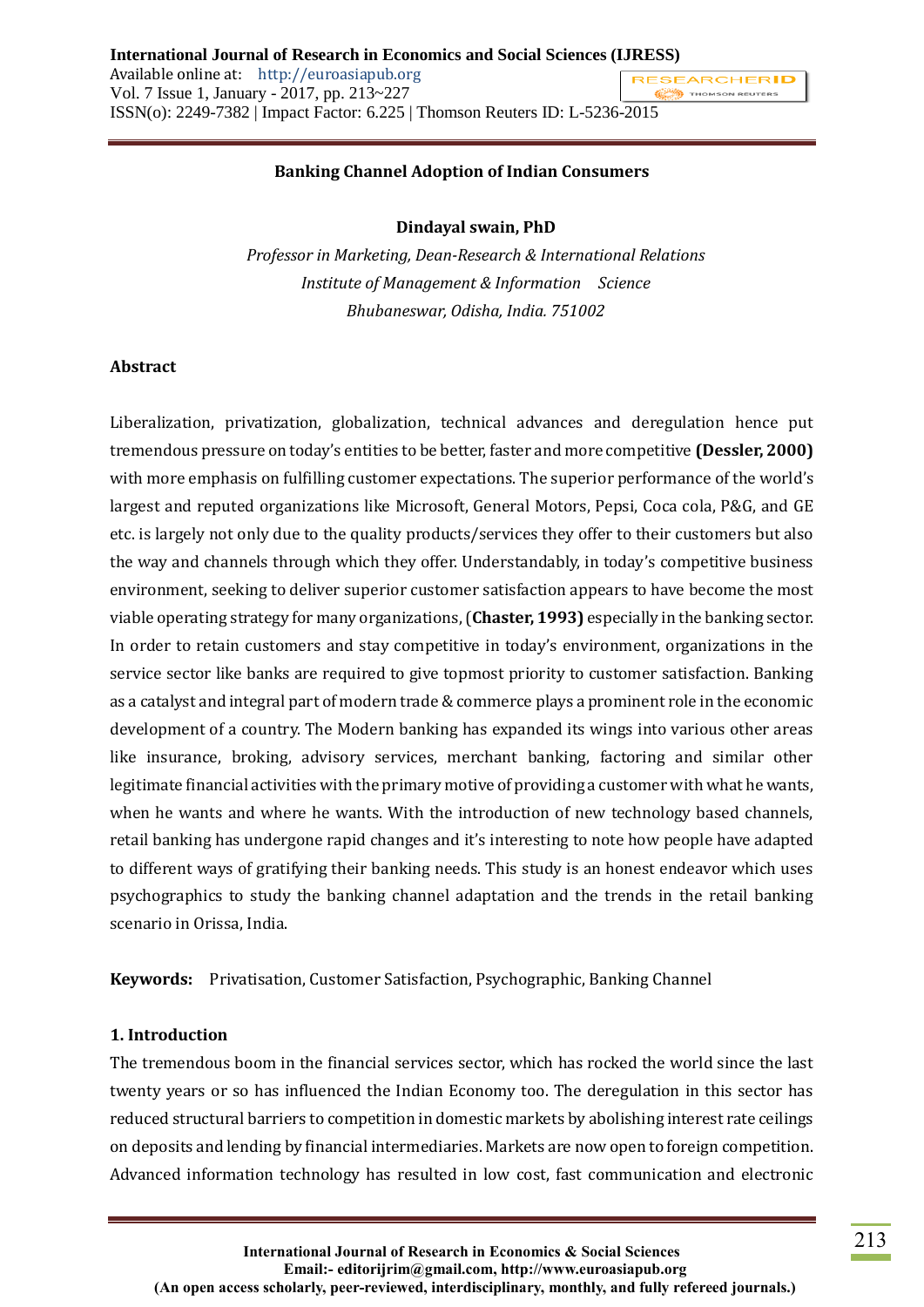#### **International Journal of Research in Economics and Social Sciences (IJRESS)** Vol. 7 Issue 1, January - 2017 ISSN(o): 2249-7382 | Impact Factor: 6.225

fund transfers. This has resulted in the integration of International Markets. Due to increase in awareness and literacy rate, the customer of today has become more aware of the risks, costs and returns associated with various financial services. Due to these changes, banks one of the pioneers and leading financial institutions, had to face the pressure of intense competition both from their counterparts and several other upcoming privately owned financial institutions.

Technological advances has witnessed the application of technology in increasing the number of banking channels namely ATM, Internet Banking, Tele Banking and branch banking. In retail banking scenario, it is also implicit that many banks are competing for the same customer segment and the combined resources being spent in terms of channel development and other efforts may exceed the profitability of the segment targeted at, by the banks put together. It has been observed that one of the challenges being faced by retail banking sectors have been in the usage of proper segmentation techniques based on the customer psychographics with respect to the banking channels.

Inspite of introduction of internet banking why a customer would still visit the nearest branch for his banking needs? The answers to these questions would result in understanding the mindset and lifestyle of banking consumers which would help the bank to effectively target the consumers based on their channel preference, strengthen the weak aspects of channels in demand and augment the service provided by the channels thereby retaining the customer and ultimately enhancement of profits. Customer segmentation takes place at demographic level and at psychographic level. Psychographics in essence tries to study and profile people based on their attitudes, Interests, lifestyles and values. In India psychographic profiling of consumers is still in its nascent stage. Many corporate are conducting such studies, but most of results are not available for the external community. Furthermore, the psychographic variables of consumers are always dynamic and it becomes even more imperative for a continuous longitudinal study to keep track of changes and incorporate them in the mantra of marketing. To make it more challenging the entry of multinational banks that are armed with techniques to profile the customers based on psychographic attitudes are posing a tough competition for the Indian banks. Some of the advertisements from a large Nationalized public sector act more or less like reminders to customers about their large and widespread networks, many products in their portfolio that are clearly a pure quantitative translation of banks strength rather than the real competitive advantage that can be derived out of strategic marketing techniques based on effective segmentation. Hence it is imperative that psychographic study be conducted on banking customers in India for strategic marketing objective.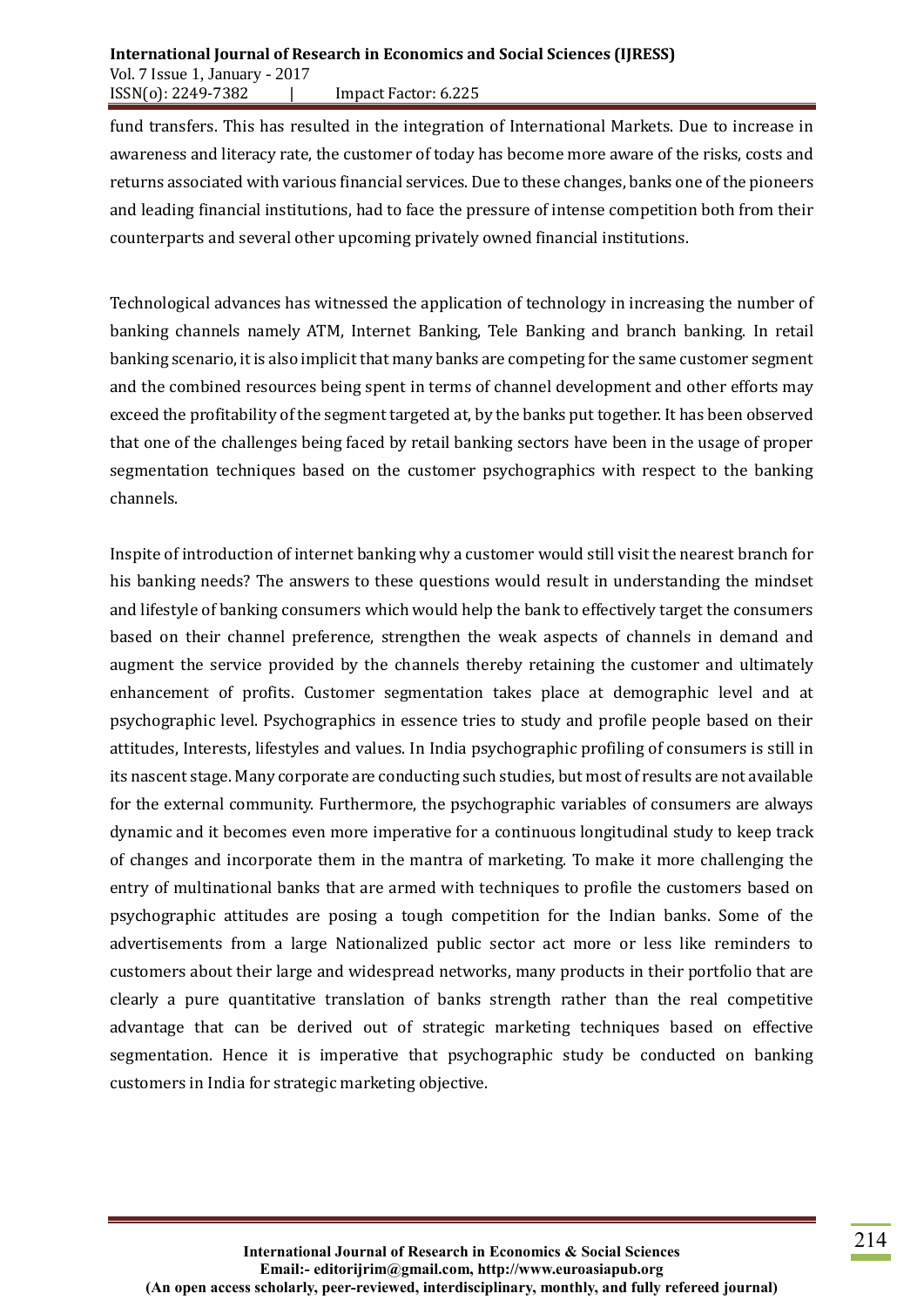#### **2. Literature Review of Psychographic analytics**

Referring a classical definition by Emanuel Demby (1974) who has coined the term "Psychographics". Demby has provided a three level comprehensive definition of psychographics. 1. Generally, psychographics may be viewed as the analytical application of behavioral and social sciences to marketing research.

2. In particular, psychographics is a quantitative format that is indicated when demographic, socioeconomic and user/non-user analysis is not enough to narrate and forecast consumer behavior.

3. Most significantly, psychographics seeks to describe the human characteristics of consumers that may have bearing on their response to products, packaging, advertising and public relations efforts. Such variables may range a spectrum from self –concept and lifestyle to attitudes, interests and opinions, as well as perceptions of products as well-self concept and personality traits are used interchangeably. People's activities, interests, opinions and attitudes, vary approximately as do their related values and this pattern fits the value-attitude-behavior hierarchy hypothesized by Homer and Kahle (1998). The above illustrated in the

**Figure.1.**



Post literature study confirms most of these studies have been conducted in countries like America, Germany, UK, Japan, China, Singapore, New Zealand etc. The Literature Review for this research study has been segmented under two clusters. The first cluster being studies conducted based on general buying behavior. The second cluster outlines the studies done in channel specific psychographics.

## **Cluster 1. Psychographic studies based on their general buying behavior**

*Tao Sun et al.* (2004) compares US, UK, Chinese and Japanese consumers based on their generic buying behavior which placed more emphasis on psychographic and lifestyle variables like consumption of brands, travel and attitudes like financial optimism, satisfaction levels. *Rob*  Lawson et al. (2003) have conducted research on consumers based on their preference of payment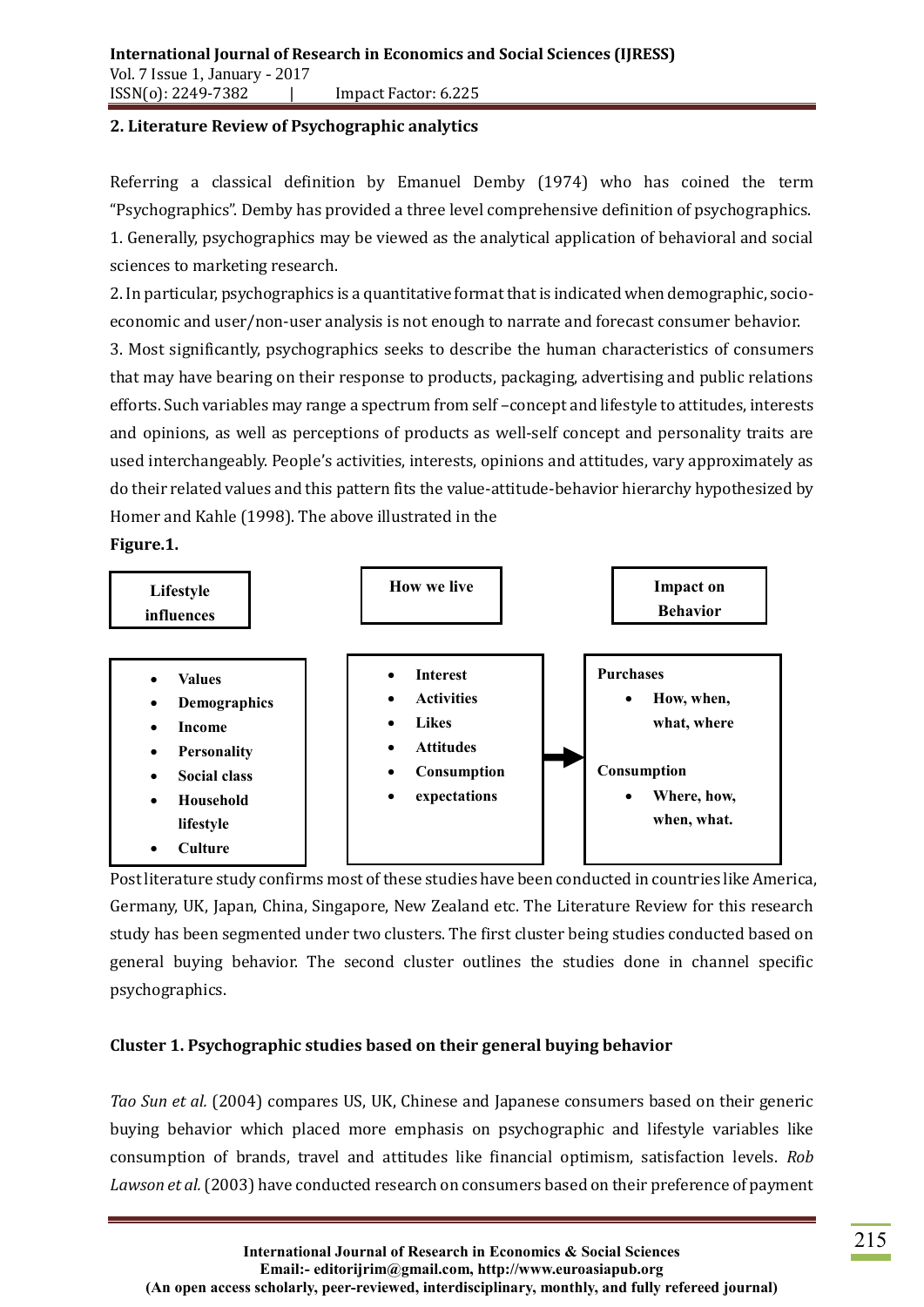methods and profiled them in terms of membership of wider lifestyle groups. *Sarah Todd et al.*  (1998) have studied New Zealand consumers that again segments consumers based on general psychographic variables and do not deal with any specific industry in particular. *Jackie Tam et al.*  (1998) have segmented the Chinese female consumers based on general psychographic variables.

#### **Cluster 2: These studies have investigated the banking channels**

*Wendy Wan* (2005) have studied the customers' adoption of banking channels in Hong Kong. It covers four major banking channels namely ATM, Branch Banking, Telephone Banking and Internet Banking. It segments customers based on demographic variables and psychological beliefs about the positive attributes processed by the channels. The psychological factors are Ease of use, Transaction security, transaction accuracy, speediness, convenience, time utility, provision of different personal services, social desirability, usefulness, economic benefits and user involvement. The organization related factors are image, size, longevity and range of channel provision. But this paper has not been able to test ex post facto that these are the relevant factors. It is only a proposed conceptual model. *Mark Durkin* (2004) uses decision-making styles in the study of Internet banking customers. He has considered the factors like Face to face oriented, information searching oriented, convenience seeking oriented, creativity oriented, brand oriented, technology oriented and speed of decision oriented and has used cluster analysis to discover customer groups based on their decision making styles namely Decisive, Flexible, Hierarchical, Integrative, and systemic. *Serkan et al*. (2004) in their research on adoption of Internet banking among sophisticated consumer segments in an advanced developing country have focused on segmenting the academicians as users and non users based on demographic, attitudinal and behavioral characteristics.

*Jane Kolodinsky et al.* (2004) have studied the adoption of electronic banking by US consumers. The customers have been profiled based on E banking characteristics like trialability, relative advantage, complexity/simplicity, compatibility, observability, safety, risk and involvement. *Walfried Lassar et al.* (2004) have studied the relationship between consumer innovativeness, personal characteristics and online banking adoption. *Simon Ho et al.* (1994) have studied the customers risk perceptions of electronic payment system. They have classified risk as physical risk, performance risk, psychological risk, financial risk and time loss risk.

#### **3. Research Gap**

There has been no comprehensive psychographic based study that encompasses the bank selection criteria, channel selection criteria and product selection criteria together even in countries other than India. In India there are no studies encompassing the above mentioned criteria. India is witnessing rapid changes in technology, lifestyle of consumers, thought process of consumers, savings power etc that would make this study a worthwhile exercise to conduct.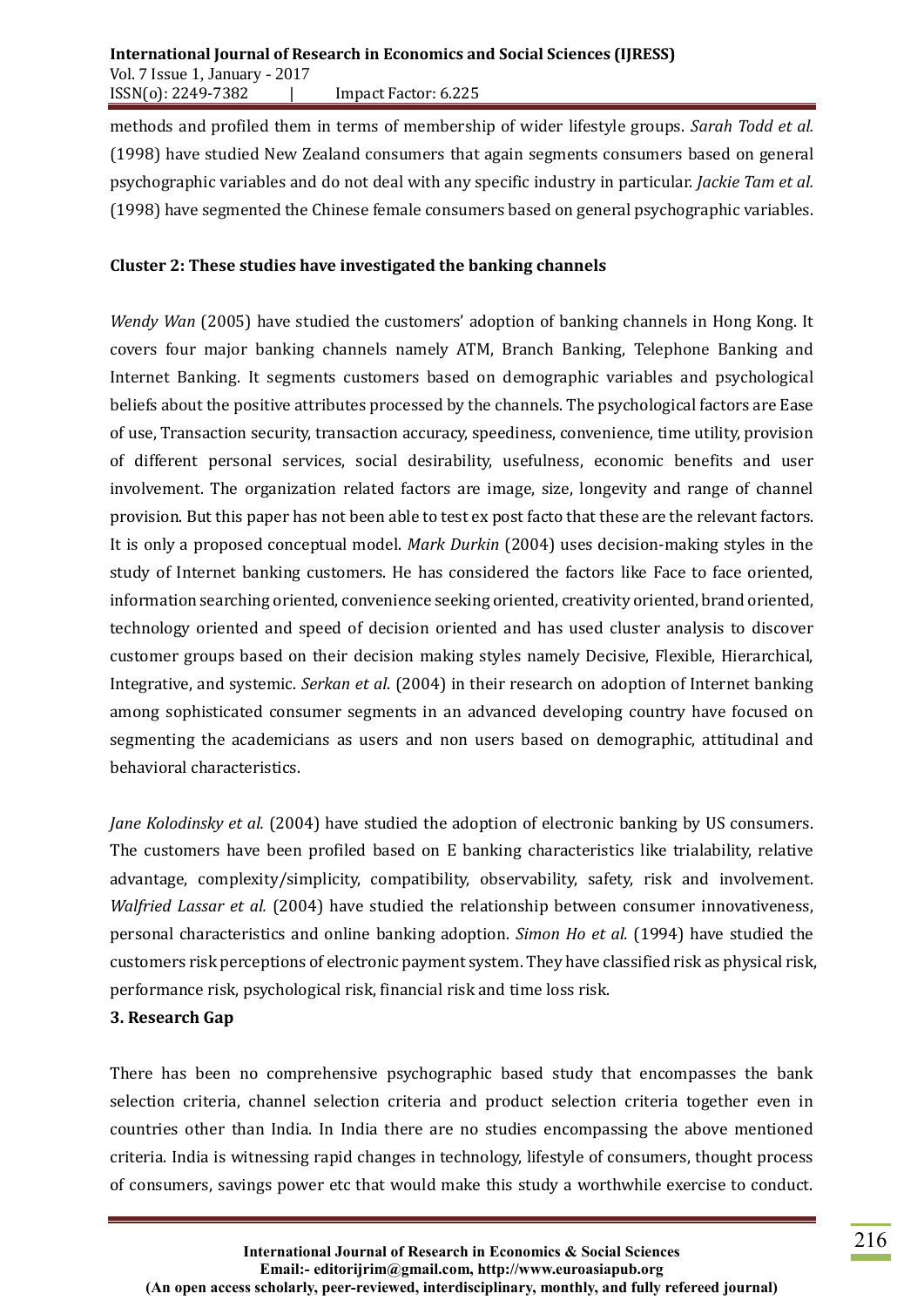This part of the research study is an attempt to understand the psychographic factors that are responsible for the youth for choose a particular banking channel.

#### **4. Research Scope and Objectives**

The study has been confined to 4 regions of Orissa namely Bhubaneswar, Cuttack, Sambalpur and Rourkela.

Research objectives:

1. To find out the Psychographic attributes that would play a role in the banking channel selection behavior of a customer.

#### **5. Research Methodology**

#### **Type of Research and sampling**

The research is Empirical and Exploratory in nature. Since the research is exploratory in nature the appropriate research strategy has been research survey. The respondents interviewed are between 25 to 45 years of age. The sampling size and the demographics for each region are given in Table 1. Stratified random sampling technique was used to sample the population.

# **Region wise sampling demographics**

# **Bhubaneswar.**

Table.1.1.1.a. Table.1.1.1.b.

| Age wise distribution |           |  |
|-----------------------|-----------|--|
| Age group             | frequency |  |
| $25 - 27$             | 20        |  |
| 27-31                 | 28        |  |
| 31-35                 | 48        |  |
| 35-39                 | 48        |  |
| 39-41                 | 38        |  |
| 41-45                 | 67        |  |
| Total                 | 249       |  |

| <b>Salary wise distribution</b> |           |
|---------------------------------|-----------|
| $(k=000)$                       |           |
| Salary                          | Frequency |
| Range                           |           |
| 50k-100k                        | 56        |
| $100k - 200k$                   | 34        |
| 200k-300k                       | 19        |
| 300k-400k                       | 10        |
| 400k-500k                       | 8         |
| 500k-600k                       | 6         |
| 600k-700k                       | 6         |
| 700k-800k                       | 6         |
| 800k-900k                       | 8         |
| 1000k-1500k                     | 6         |
| Above 1500k                     | 10        |
|                                 |           |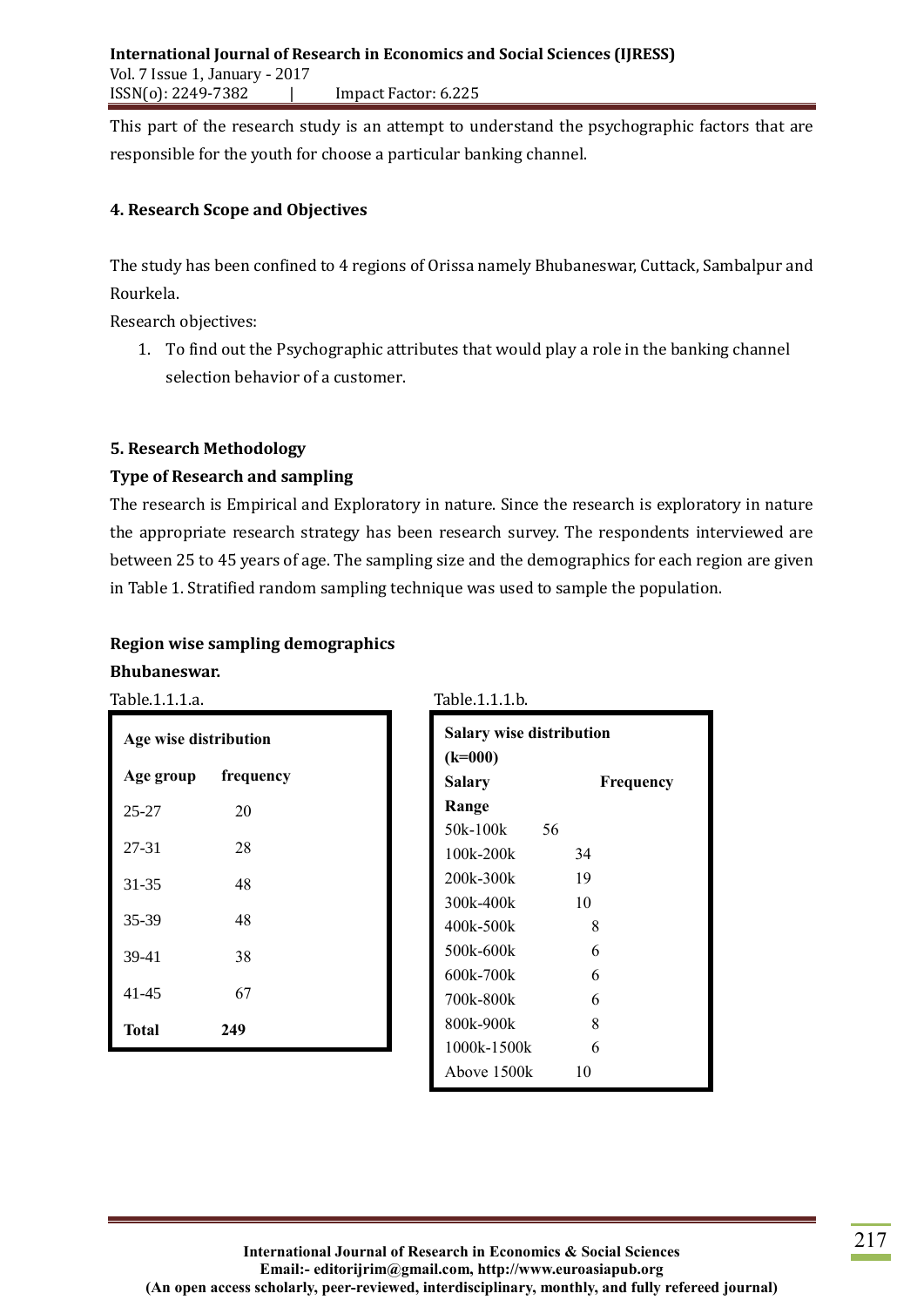Table.1.1.1.c

| <b>Gender Distribution</b> |           |
|----------------------------|-----------|
| Gender                     | Frequency |
| Male                       | 173       |
| Female                     | 76        |
| Total                      | 249       |
|                            |           |

## **Region wise sampling demographics**

#### **Cuttack.**

Table.1.1.2.a.

| Age wise distribution |           |  |
|-----------------------|-----------|--|
| Age group             | frequency |  |
| $25 - 28$             | 10        |  |
| 27-32                 | 23        |  |
| 31-36                 | 25        |  |
| $35-40$               | 12        |  |
| 39-42                 | 10        |  |
| 41-46                 | 16        |  |

| <b>Salary wise distribution</b><br>$(k=000)$ |           |  |
|----------------------------------------------|-----------|--|
| <b>Salary</b>                                | Frequency |  |
| Range                                        |           |  |
| $\mathbf{0}$                                 | 17        |  |
| 50k-100k                                     | 40        |  |
| $100k - 200k$                                | 26        |  |
| 200k-300k                                    | 11        |  |
| 300k-400k                                    | 1         |  |
| 400k-500k                                    | 1         |  |

| <b>Gender Distribution</b> |           |
|----------------------------|-----------|
| Gender                     | Frequency |
| Male                       | 66        |
| Female                     | 30        |
| <b>Total</b>               | 96        |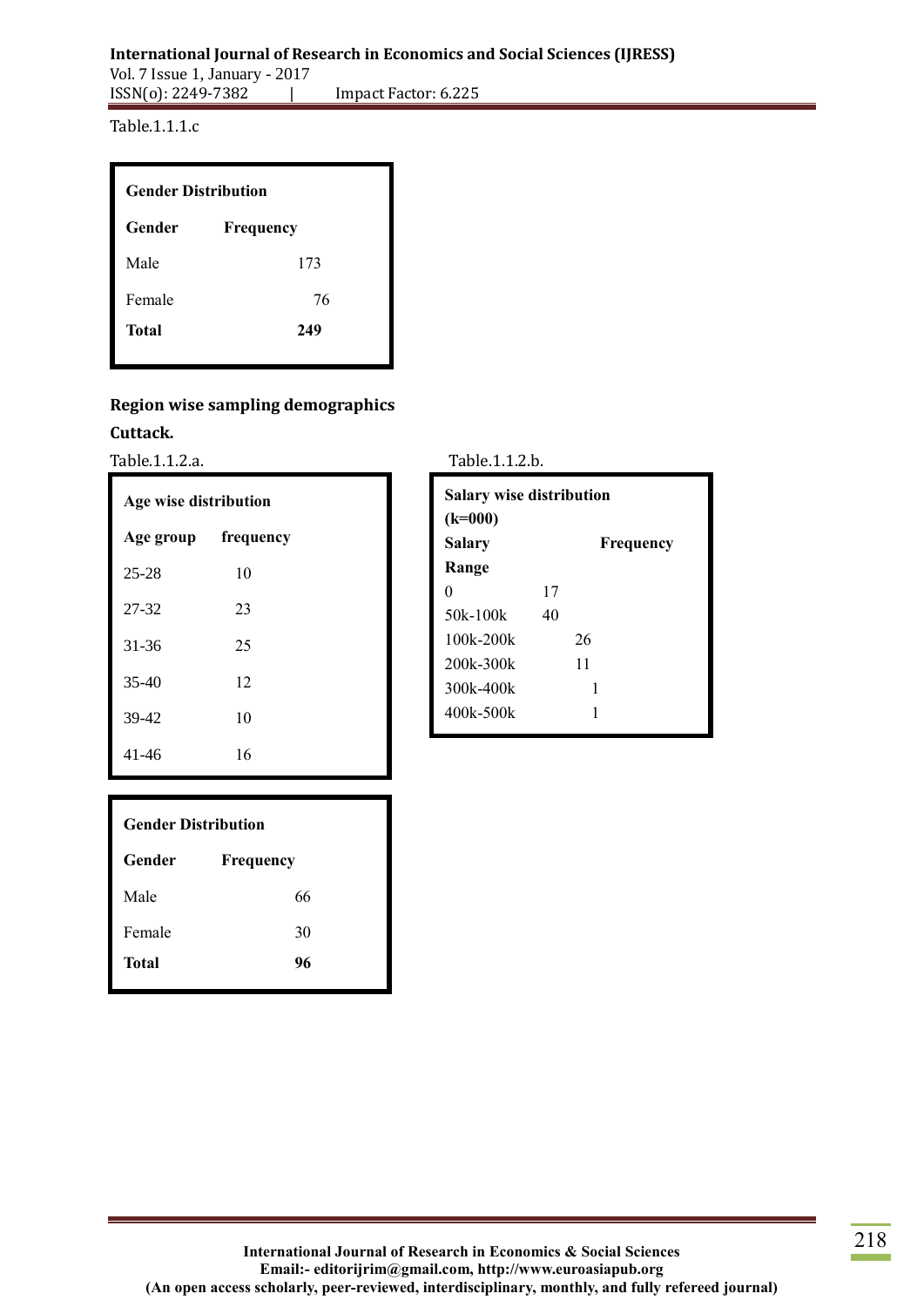# **International Journal of Research in Economics and Social Sciences (IJRESS)**

Vol. 7 Issue 1, January - 2017 ISSN(o): 2249-7382 | Impact Factor: 6.225

## **Region wise sampling demographics**

#### **Rourkela.**

Table.1.1.3.a.

| Age wise distribution |           |  |
|-----------------------|-----------|--|
| Age group             | frequency |  |
| 27-33                 | 28        |  |
| 31-37                 | 21        |  |
| 35-41                 | 09        |  |
| 39-43                 | 17        |  |
| 41-47                 | 10        |  |

| Table.1.1.3.b. |  |  |
|----------------|--|--|
|                |  |  |

| <b>Salary wise distribution</b><br>$(k=000)$ |    |           |
|----------------------------------------------|----|-----------|
| Salary                                       |    | Frequency |
| Range                                        |    |           |
| 50k-100k                                     | 30 |           |
| $100k - 200k$                                |    | 18        |
| 200k-300k                                    |    | 03        |
| 300k-400k                                    |    | 03        |
| 400k-500k                                    |    | 03        |
| 600k-700k                                    |    | 01        |
|                                              |    |           |

| <b>Gender Distribution</b> |           |  |
|----------------------------|-----------|--|
| Gender                     | Frequency |  |
| Male                       | 61        |  |
| Female                     | 24        |  |
| Total                      | 85        |  |

# **Region wise sampling demographics**

## **Sambalpur.**

Table.1.1.1.a. Table.1.1.1.b.

| Age wise distribution |           |
|-----------------------|-----------|
| Age group             | frequency |
| 25-29                 | 01        |
| 27-34                 | 25        |
| 31-38                 | 35        |
| $35 - 42$             | 21        |
| 39-44                 | 15        |
| 41-48                 | 10        |

| <b>Salary wise distribution</b><br>$(k=000)$ |    |           |  |
|----------------------------------------------|----|-----------|--|
| <b>Salary</b>                                |    | Frequency |  |
| Range                                        |    |           |  |
| $50k-100k$                                   | 65 |           |  |
| $100k - 200k$                                |    | 28        |  |
| 200k-300k                                    |    | 06        |  |
| 300k-400k                                    |    | 03        |  |
| 400k-500k                                    |    | 01        |  |
| NA.                                          | 04 |           |  |
| $T_{\alpha}$ tal                             |    |           |  |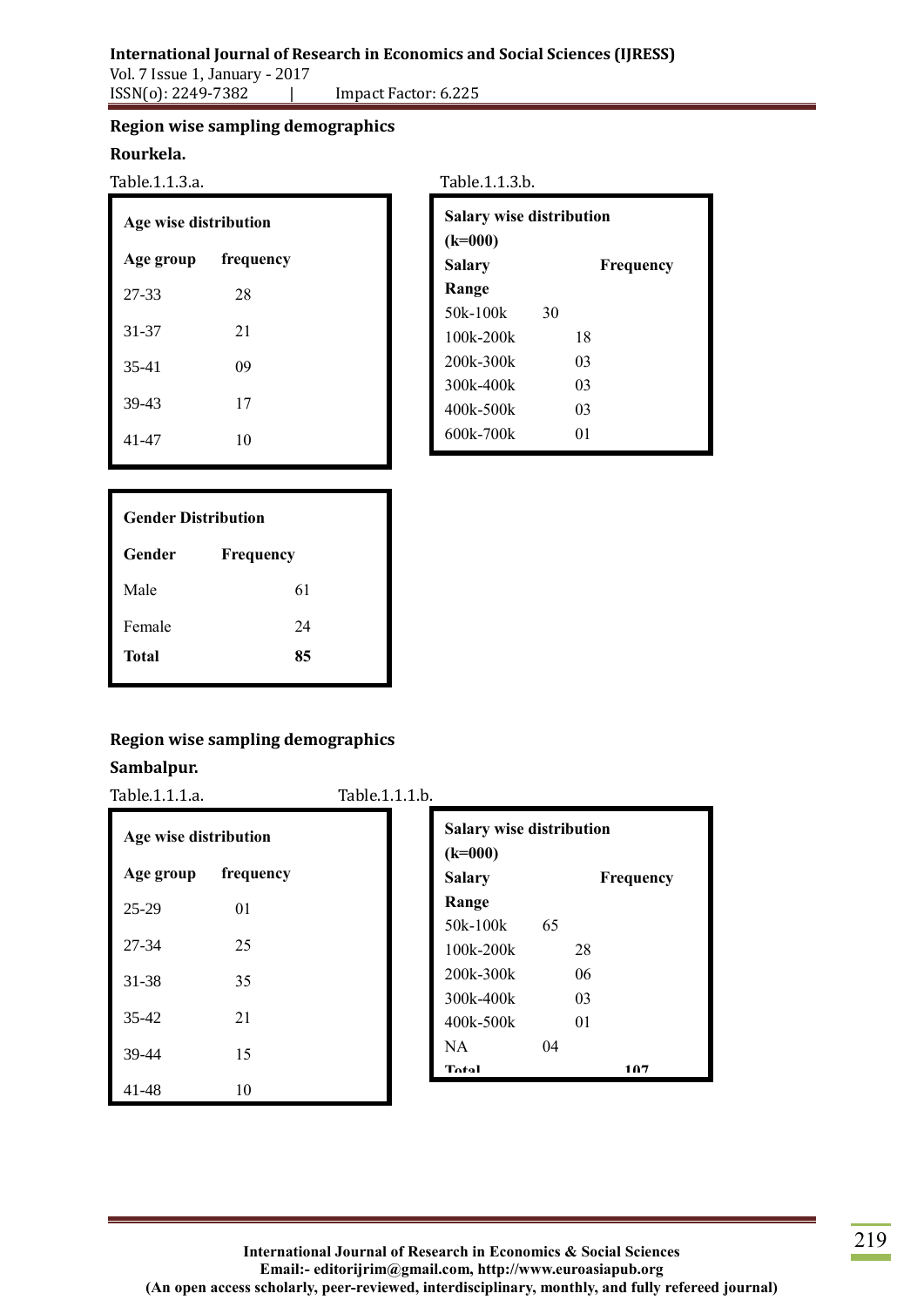#### **International Journal of Research in Economics and Social Sciences (IJRESS)** Vol. 7 Issue 1, January - 2017

ISSN(o): 2249-7382 | Impact Factor: 6.225

Table.1.1.1.c

| <b>Gender Distribution</b> |           |  |
|----------------------------|-----------|--|
| Gender                     | Frequency |  |
| Male                       | 75        |  |
| Female                     | 32        |  |
| 107<br>Total               |           |  |
|                            |           |  |

## **5. The Survey Instrument**

The survey instrument is a questionnaire that tests for the above mentioned variables. The Questionnaire also included demographic specific questions and lifestyle questions that could in some way could be related to the banking needs. It contains a total number of 31 questions. The respondent could be a customer of any bank and he/she was subjected to a personal interview using the questionnaire. The content validity of the questionnaire was established by discussions with expert practitioners in banking and researchers.

# **Administration of the instrument**

Prior to the actual study, the survey instrument being questionnaire was subjected to a pilot study involving a sample size of 44. Since the questionnaire had 31 items to be answered, the respondents were informed that it would take around 15 minutes for the full personal interview to be conducted and only those who could spare at least 15 minutes and in the age group of 25 to 35 years were interviewed. By this we could keep the rejection rate as low as 3 percent the survey could be completed in three months.

## **6. Data Analysis**

To check the reliability of the questionnaire items, reliability analysis was conducted for the scales and the full questionnaire Cronbach's alpha is .79. The questionnaire is reliable.

**Univariate analysis** like preference for the banking channel was conducted separately for the respective geographic regions and the reasons attributed were analyzed.

## **Exploratory Factor Analysis**

The aim of the study is to discover the underlying factor that could explain the channel selection behavior. Hence Exploratory Factor Analysis was conducted on Channel adoption criteria and the results are produced in the table below. Principal component analysis (PCA) was used as the method of extraction. 6 Factors with Eigen values greater than 1 were recorded. The cumulative variance explained by the seven factors is 68.52 percent which is assumed to be good enough to explain the bank selection behavior of the customers. The 6 factors based on the descending order of percentage variance and their variable components could be named as: Sure branch bankers, Internet bankers, externally stimulated Tele convenience seekers, innovation seekers, ATM control seekers, ATM convenience seekers.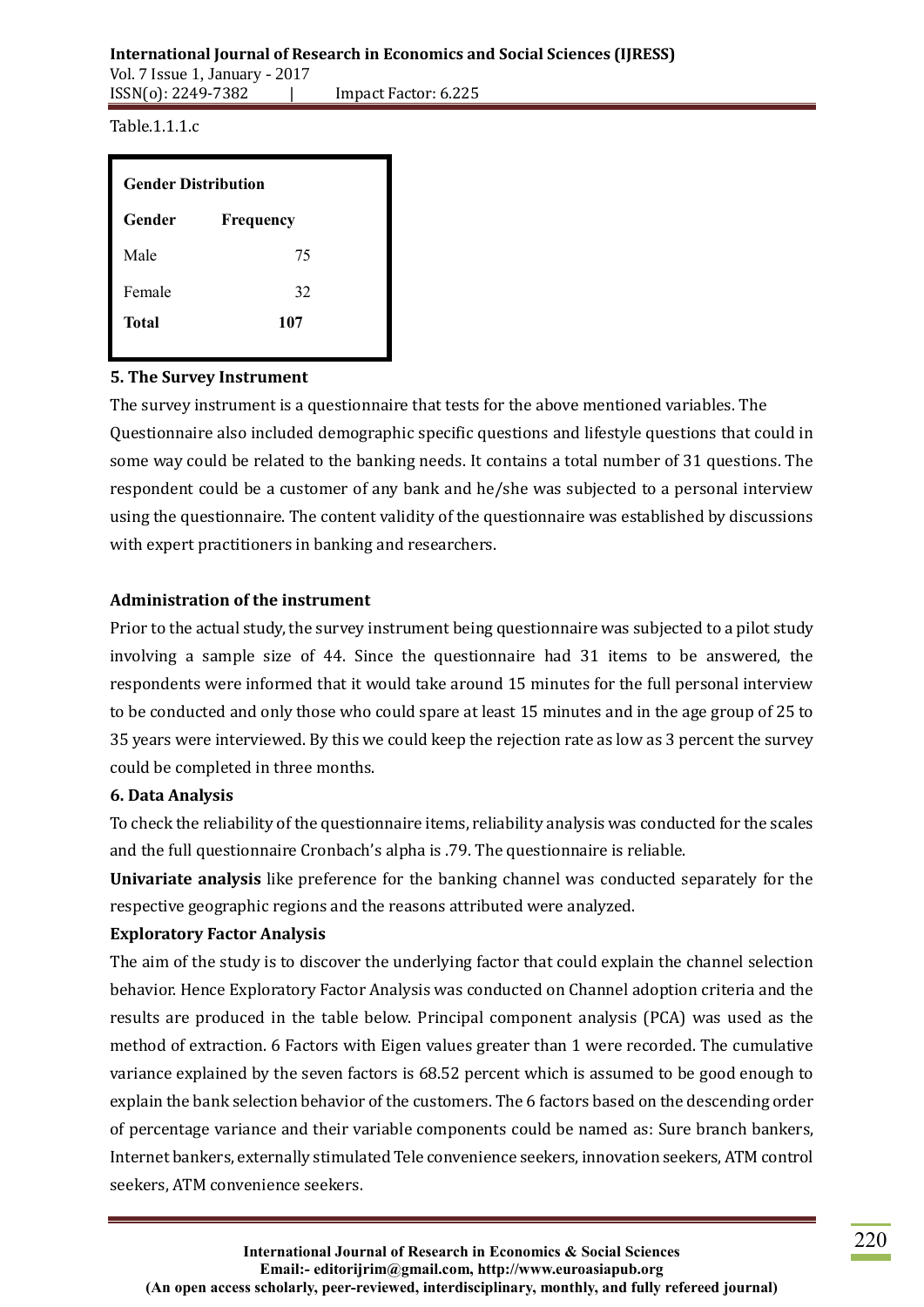Rourkela Summary Results

|                               | $\mathbf{2}$ | 3         | $\boldsymbol{4}$ | 5            | 6            |
|-------------------------------|--------------|-----------|------------------|--------------|--------------|
| Q21 -2.190E-02                | .139         | 8.755E-02 | $-156$           | $1.023E-03$  | .837         |
| Q22 -9.737E-02                | $-.208$      | .108      | .180             | $6.629E-02$  | .783         |
| $Q23 - 155$                   | .113         | .290      | .554             | $-3.910E-02$ | .783         |
| <b>O24</b> .328               | $-8.014E-02$ | .314      | .540             | $-.466$      | .132         |
| Q25 -7.1999E-02               | $-6.177E-02$ | .887      | 7.651E-02        | $-9.598E-02$ | $-2.818E-02$ |
| $Q26 - 102$                   | 1.396E-03    | .784      | 5.372E-02        | 5.191E-02    | .268         |
| -5.067E-02<br>O <sub>27</sub> | .216         | $-.285$   | .216             | $-135$       | $-7.225E-02$ |

Table 2 provides the rotated component matrix.

#### Bhbaneswar Summary Results

Table 3 provides the rotated component matrix.

| $\mathbf{1}$         |                         | 2         | 3         | 4            | 5            | 6            |
|----------------------|-------------------------|-----------|-----------|--------------|--------------|--------------|
| <b>O21 .857</b>      |                         | .164      | 3.897E-02 | 1.572E-02    | 5.145E-02    | 3.630E-02    |
| $O22 - 859$          |                         | 1.576E-02 | $-.101$   | .118         | 2.574E-02    | $-1.726E-02$ |
| O23 .308             |                         | .717      | $-.174$   | .182         | 3.699E-02    | .106         |
| Q24 .229             |                         | .727      | $-.104$   | 5.856E-02    | .136         | $-3.042E-02$ |
| 025.515              |                         | .571      | $-.300$   | 8.721E-02    | .106         | $-4.113E-02$ |
| O <sub>26</sub> .757 |                         | .303      | $-.174$   | 2830E-02     | 3.189E-02    | $-3.733E-02$ |
|                      | O27 7.187E-03 5.490E-03 |           | .258      | $-1.485E-02$ | $-3.722E-02$ | .675         |

#### Sambalpur Summary Results

Table 4 rovides the rotated component matrix.

| $\mathbf{1}$         | $\mathbf{2}$ | 3            | 4                 | 5                                     | 6            |
|----------------------|--------------|--------------|-------------------|---------------------------------------|--------------|
| O21 -5.261e-02       | $-6.032e-02$ | .678         | .225              | $-.270$<br>$\overline{\phantom{a}}$ . | 169          |
| $O22 - 184$          | $-7.096E-02$ | .721         | 3.845E-02 .293    |                                       | $3.753E-02$  |
| $Q23 - 124$          | .105         | .315         | .671              | $-8.115E-02$                          | $-.223$      |
| <b>O24</b> .266      | $-317$       | $-6.684E-02$ | .706              | 1.842E-02                             | .243         |
| $Q25 - 122$          | 2.158E-02    | .243         | .678              | $-.245$                               | $-.161$      |
| $Q26 - 198$          | 7.691E-03    | .726         | .358              | $-6.946E-02$                          | $-5.399E-02$ |
| O <sub>27</sub> .211 | .311         | $-1.746E-02$ | $-6.050E-02$ .209 |                                       | .678         |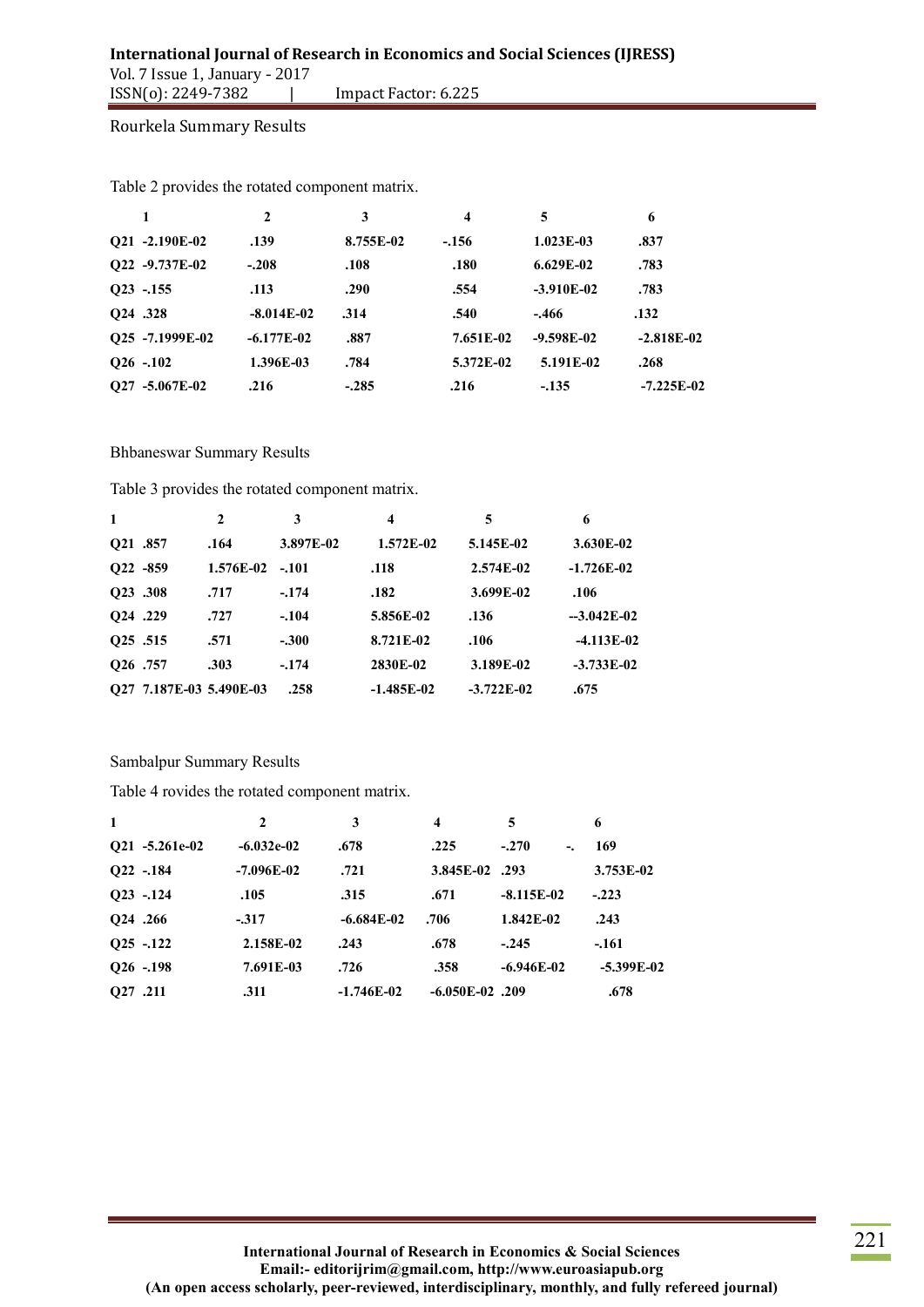# **International Journal of Research in Economics and Social Sciences (IJRESS)**

Vol. 7 Issue 1, January - 2017<br>ISSN(0): 2249-7382 | Impact Factor: 6.225

#### Sambalpur Summary Results

Table 4 rovides the rotated component matrix.

| $\mathbf{1}$    | $\mathbf{2}$ | 3            | 4            | 5            | 6            |
|-----------------|--------------|--------------|--------------|--------------|--------------|
| O21 -5.261e-02  | $-6.032e-02$ | .678         | .225         | $-.270$      | $-.169$      |
| $Q22 - 184$     | $-7.096E-02$ | .721         | 3.845E-02    | .293         | $3.753E-02$  |
| $Q23 - 124$     | .105         | .315         | .671         | $-8.115E-02$ | $-.223$      |
| <b>O24</b> .266 | $-317$       | $-6.684E-02$ | .706         | 1.842E-02    | .243         |
| $Q25 - 122$     | 2.158E-02    | .243         | .678         | $-.245$      | $-.161$      |
| $Q26 - 198$     | 7.691E-03    | .726         | .358         | $-6.946E-02$ | $-5.399E-02$ |
| <b>O27</b> .211 | .311         | $-1.746E-02$ | $-6.050E-02$ | .209         | .678         |

# *Results for age group between 25 and 35 years*

Table.5 gives the frequency distribution of sample that has ranked internet banking as the most opted channel.

| Rank of Internet Banking | Frequency | Percent |
|--------------------------|-----------|---------|
| 0                        | 16        | 16.7    |
| 1                        | 09        | 9.4     |
| 2                        | 16        | 16.7    |
| 3                        | 45        | 46.9    |
| 4                        | 10        | 10.4    |
| <b>Total</b>             | 96        | 100.0   |

Internet banking has not been perceived as a channel with safety and hence it is not as popular as the other channels.

Table.6

| <b>Rank of ATM Banking</b> | frequency | percent |
|----------------------------|-----------|---------|
| 0                          | 1         | 1.0     |
| 1                          | 52        | 54.2    |
| 2                          | 36        | 37.5    |
| 3                          | 06        | 6.3     |
| 4                          | 01        | 1.0     |
| <b>Total</b>               | 96        | 100.0   |

Convenience and channel financial security are the factors that make consumers choose ATM as their most preferred banking channel.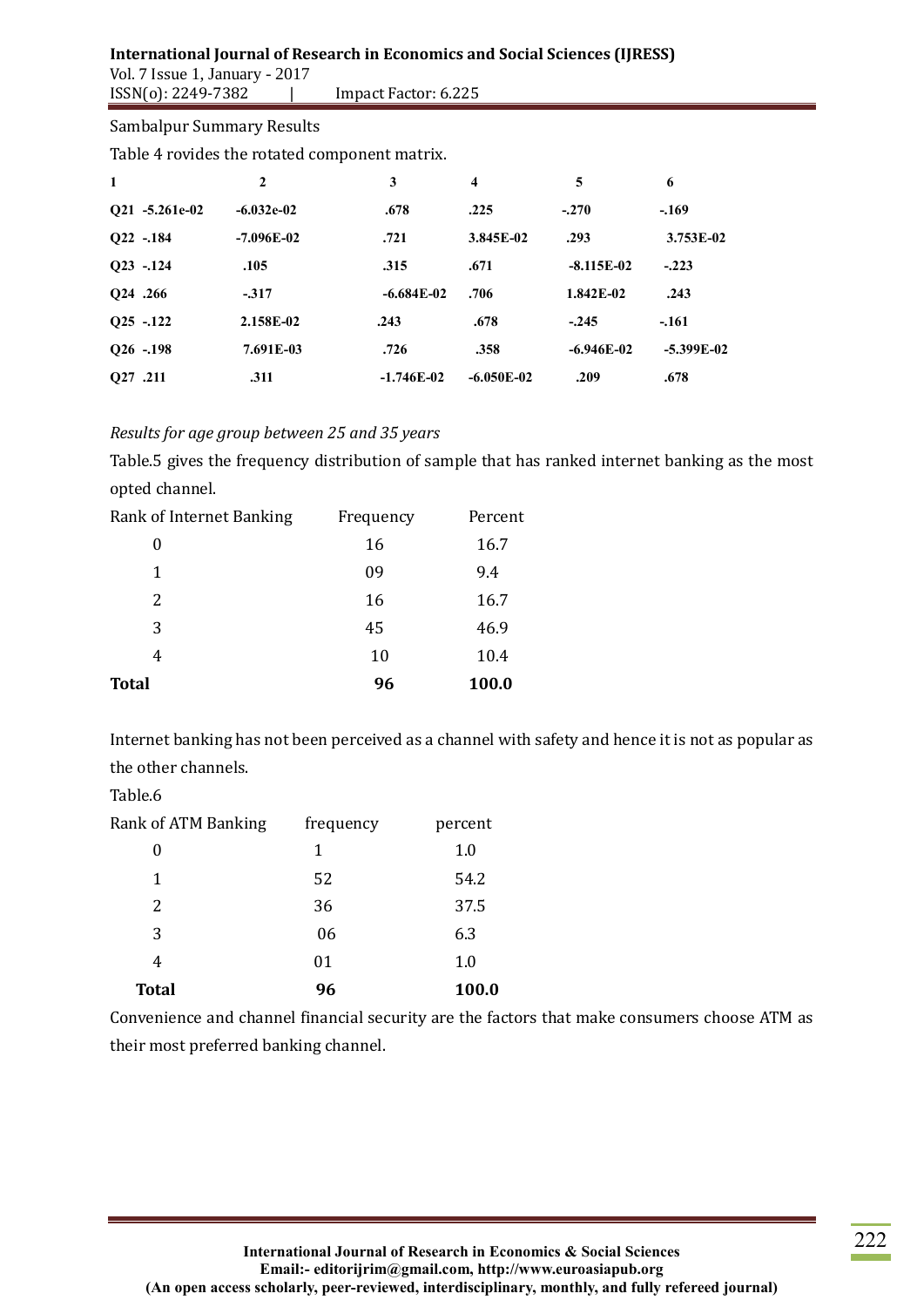| <b>International Journal of Research in Economics and Social Sciences (IJRESS)</b><br>Vol. 7 Issue 1, January - 2017 |                      |         |  |  |
|----------------------------------------------------------------------------------------------------------------------|----------------------|---------|--|--|
| ISSN(0): 2249-7382                                                                                                   | Impact Factor: 6.225 |         |  |  |
| Table. 7                                                                                                             |                      |         |  |  |
| Rank of Phone banking                                                                                                | frequency            | percent |  |  |
| $\boldsymbol{0}$                                                                                                     | 24                   | 25.0    |  |  |
|                                                                                                                      | 1                    | 1.0     |  |  |
| 2                                                                                                                    | 12                   | 12.5    |  |  |
| 3                                                                                                                    | 12                   | 12.5    |  |  |
| $\overline{4}$                                                                                                       | 47                   | 49.0    |  |  |
| <b>Total</b>                                                                                                         | 96                   | 100.0   |  |  |

Tele banking has been perceived as channel with less channel information security and inconvenience and hence its unpopularity.

#### Table. 8

| Rank of brick & mortar banking | frequency | percent |
|--------------------------------|-----------|---------|
| 0                              | 03        | 3.1     |
| 1                              | 39        | 40.6    |
| 2                              | 35        | 36.5    |
| 3                              | 11        | 11.5    |
| 4                              | 08        | 08.3    |
| <b>Total</b>                   | 96        | 100.0   |

The reasons for preferring branch banking have been attributed to convenience, personnel comfort and channel financial security.

#### **7. Conclusion**

According to the results of this study, across the specified regions in the State of Orissa, channel convenience, channel control and channel security plays an important role in the selection of channels. Some regions still see people who are emotionally attached to branch banking and are not ready for a change in mindset. Across all the four districts, telebanking and online banking was not popular since it was not perceived as a safe and convenient channel.

## **8. Scope for further research**

The results provide understanding of the underlying factors that are important for customers to choose a bank in their respective geographic regions. With the help of these results the respective public sector banks operating in the regions can modify their service offerings based on customer's expectations. Some of criteria are common to all the regions but their percentage variance is different. This indicates the order of preference of criteria for choosing a channel based on which the banks can build or further strengthen their offerings. We would like further to profile the banking customers based on the demographic and psychographic criteria. In fact a good longitudinal study would be extremely useful for banks to understand their ever-changing needs of their customers both in terms of psychographic attributes and their lifestyle and this analysis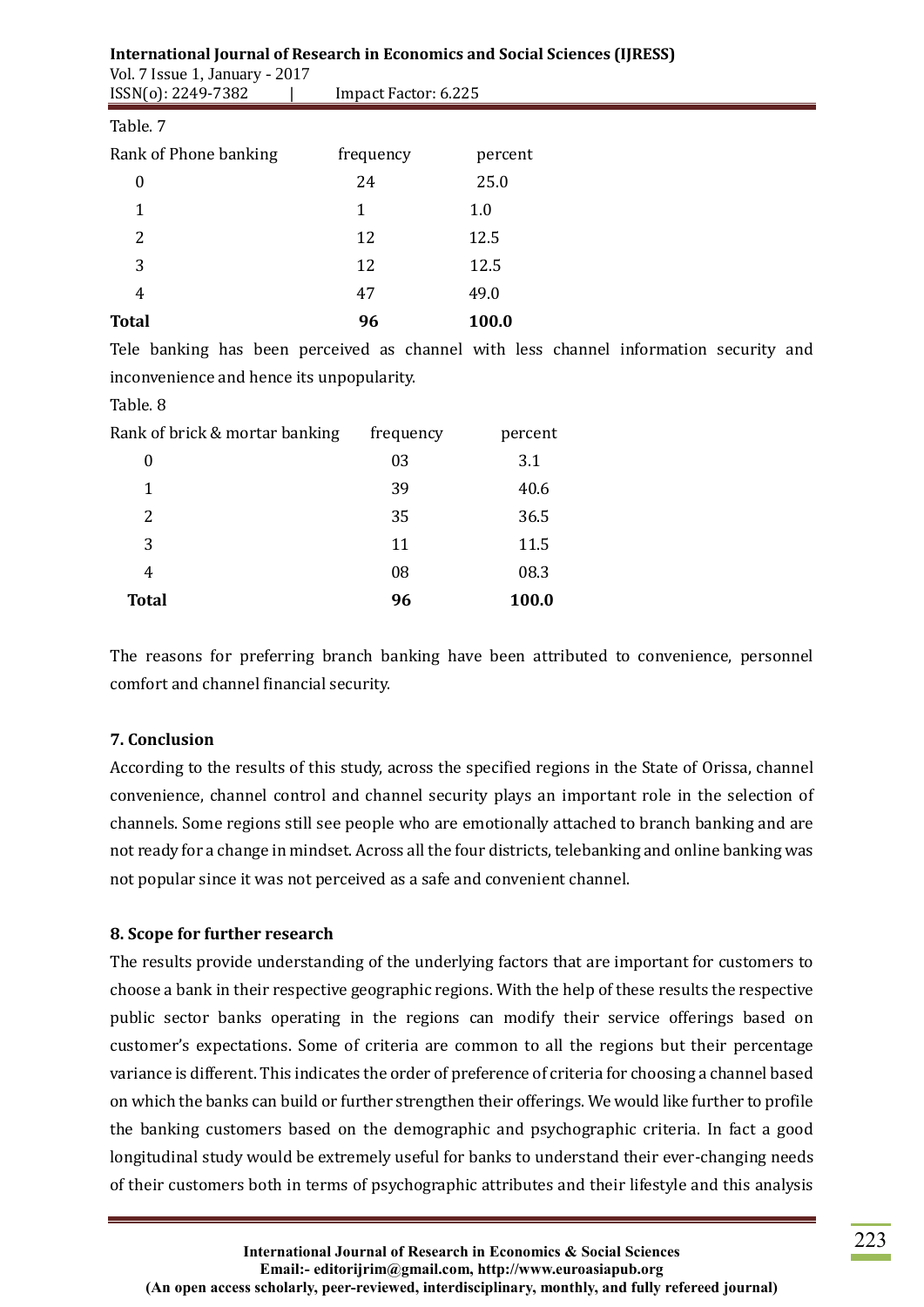would certainly help them in targeting their customers with market oriented service and product offerings.

# **References**

**[1] Achim, Machauer.and Sebastian, Morgner** (2001) 'Segmentation of bank customers by expected benefits and attitudes', The International Journal of Bank Marketing, 19:1, 6-15.

**[2] Anand, S and Murugaiah, V.** (March, 2006) "Internet Banking in India: Emerging Issues and Challenges". *The Indian Banker,* PP.93-96.

**[3] Anderson, Eugene W., Claes Fornell, and Donald R. Lehmann** (1994), "Customer Satisfaction, Market Share, and Profitability: Findings from Sweden," *Journal of Marketing*, 58 (3), PP.53-66.

**[4] Anthony, Beckett., Paul,Hewer. and Barry, Howcroft** (2000) 'An exposition of consumer behaviour in the financial services industry', The International Journal of Bank Marketing, 18:1, 15-25.

**[5] Avikram. N.** (1994), "Developing an Instrument to measure Customer Service Quality in Branch Banking", *International Journal of Bank Marketing;* 12(6), PP.10-18.

**[6] Boyd,William,L., Leonard, Lyros and White,Charles** (1994) 'Customer preferences for financial services', The International Journal of Bank Marketing, 12:1,9-15

**[7] Burnham, Thomas A., Judy K. Frels and Vijay Mahajan** (2003), ``Consumer Switching Costs: A Typology, Antecedents and Consequences." *Journal of Academy of Marketing Science*, 31, 2, PP.109-126.

**[8] Danaher, Peter J.** (1998), "Customer Heterogeneity in Service Management," *Journal of Service Research*, 1 (2), PP.129-139.

**[9] David , Bejou., Christine,T,Ennew. And Adrian,Palmer.** (1998) 'Trust, Ethics and relationship satisfaction', The International Journal of Bank Marketing,16:4,170-175.

**[10] Delener,Nejdet. And Katzenstein,Herbert.** (1994), 'Credit card possession and other payment systems: Use patterns among Asian and Hispanic consumers', The International Journal of Bank Marketing, 12:4, 13-24.

**[11] Finn, Adam and Ujwal Kayandé** (1997), "Reliability Assessment and Optimization of Marketing Measurement," *Journal of Marketing Research*, 34 (2), PP.262-275.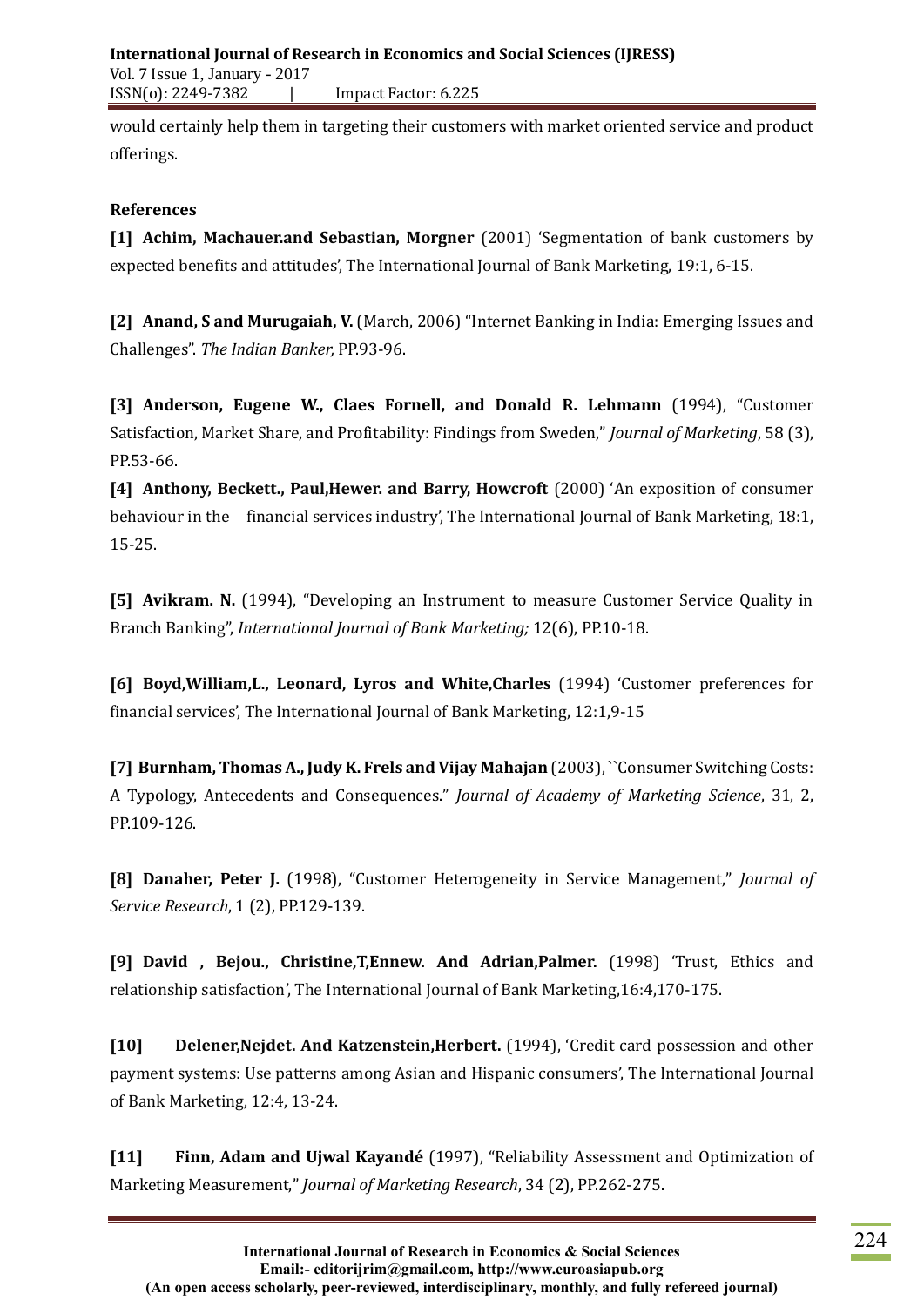**[12] Fornell, Claes, Michael D. Johnson, Eugene W. Anderson, Jaesung Cha, and Barbara Everitt Bryant** (1996), "The American Customer Satisfaction Index: Nature, Purpose, and Findings," *Journal of Marketing*, 60 (4), PP.7-18.

**[13] Geoffrey,Bick., Andrew,Beric,Brown.and Russell,Abratt.** (2004) 'Customer perceptions of the value delivered by retail banks in South Africa', The International Journal of Bank Marketing 22:4/5,300-318.

**[14] Gupta, Mohit. And Aggrawal, Navdeep**. (2003), "Multilevel: Multidimensional Model of Banking Service Quality*, Paradigm,* Vol.8, No.2, PP. 91-104.

**[15] Huu, Phunog, Ta.and Kar, Yin, Har** (2000) 'A study of bank selection decisions using the analytical hierarchy process.

**[16] Jackie,L,M,Tam. And Susan,H,C,Tai.** (1998) 'Research note: The Psychographic segmentation of the female market in Greater China', International Marketing Review,15:1,61-67.

**[17] James,W,Peltier.,John,A,Schibrowsky., Don,E,Schultz. And John,Davis.** (2002) 'Interactive Psychographics: Cross–selling in the banking industry', Journal of advertising research,March- April,7-22.

**[18] Jane,M,Kolodinsky., Jeaane,M,Hogarth. And Marianne,A,Hilgert.** (2004),'The adoption of electronic banking technologies by US consumer', The International Journal of Bank Marketing, 22:4/5,238-258.

**[19] Jinhook,Lee. And Julia, Marlowe.**(2003) 'How consumers choose a financial institution: decision making criteria and heuristics', The International Journal of Bank Marketing,21:2/3,53- 71.

**[20] Josee,Bloemer., Ko,De,Ruyter. And Pascal, Peeters.** (1998) 'Investigating drivers of bank loyalty: the complex relationship between image, service quality and satisfaction', The International Journal of Bank Marketing,16:7,276-285.

**[21] Julie Napoli. And Michael,T,Ewing**. (2001) 'The net generation: An analysis of lifestyles, attitudes and media habits', Journal of International Consumer Marketing,13:1, 21-34.

**[22] Kara,Ali.,Kaynak,Erdener. And Kucukemiroglu, Orsay.** (1994),'Credit card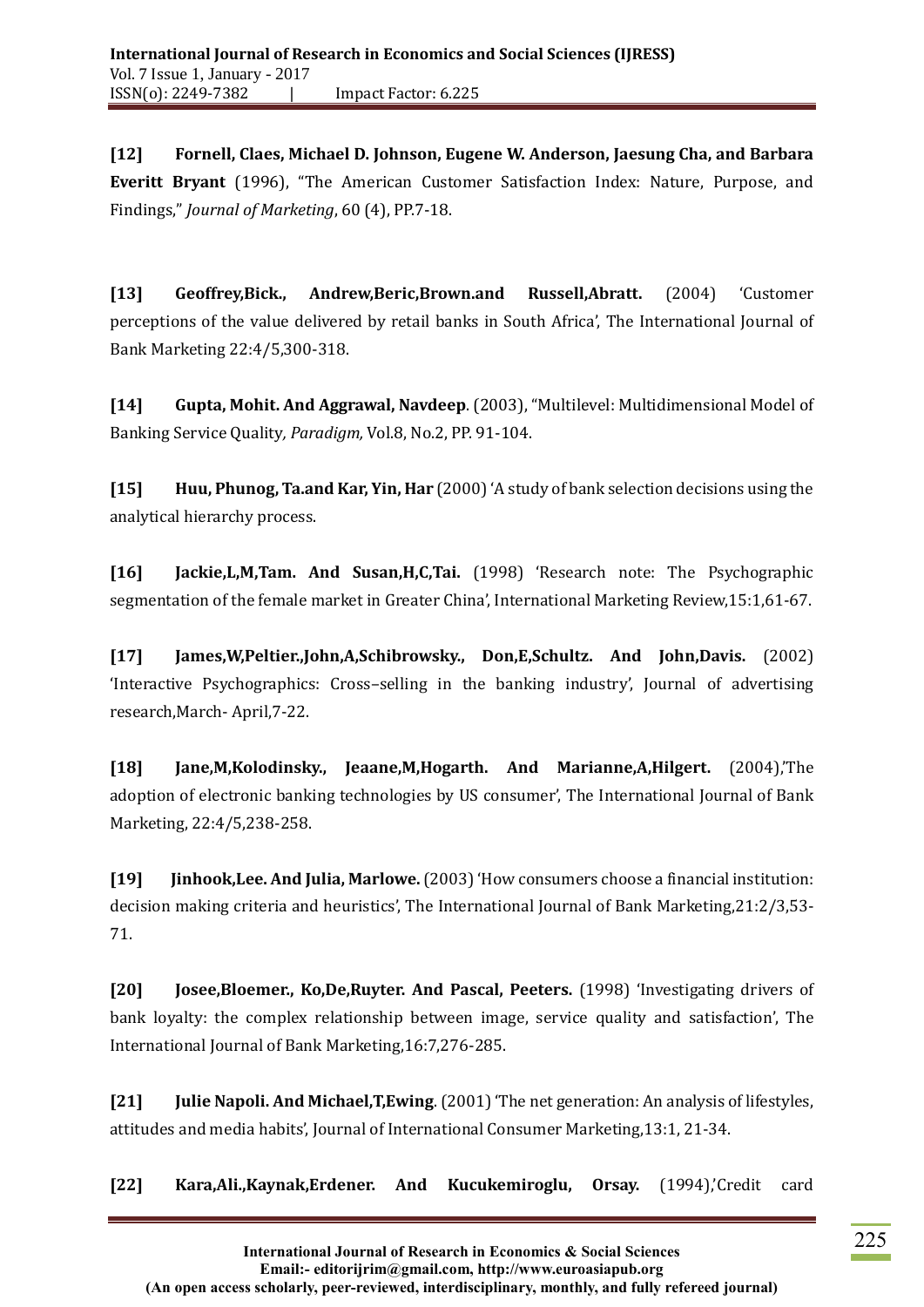development strategies for the youth market: The use of conjoint analysis', The International Journal of Bank Marketing, 12:6,30-36.

**[23] LaBarbera, Priscilla A., and David Mazursky** (1983), ``A Longitudinal Assessment of Consumer Satisfaction/Dissatisfaction: The Dynamic Aspect of the Cognitive Process'', *Journal of Marketing Research*, 20 (November), PP. 393-404.

**[24] Lizar,Alfansi.and Adrian, Sargeant.** (2000) 'Market segmentation in the Indonesian banking sector: the relationship between demographics and desired customer benefits', The International Journal of Bank Marketing,18:2,64-73

**[25 ]Mark,Durkin.** (2004), 'In search of the Internet-banking customer', The International Journal of Bank Marketing, 22:6/7,484-503.

**[26] Marr,Norman,E. and Prendergast,Gerard,P.,**(1993),' The International Journal of Bank Marketing, 11:1,3- 10.

**[27] Michael,T,Ewing.** (1999) 'Affluent Asia: Towards a cross-national psychographic Typology', Journal of International Consumer Marketing,12:2, 25-35.

**[28] Naveen Donthu. And David,I,Gilliland.** (2002) 'The Single Consumers', Journal of Advertising Research, Nov, 77-84.

**[29] Paul, Justin** (May, 2006), "Global Trends in Banking Sector: Analysis of High-tech Services and Remote Channels". *The Indian Banker,* PP.10-15.

**[30] Philip, Gerard. And Barton,J,Cunnigham.** (1999) 'The multiple banking behavior of Singaporeans', The International Journal of Bank Marketing 12:1,26-35

**[31] Rob Lawson. And Sarah Todd.** (2003) 'Consumer Preferences for payment methods: segmentation analyses, International Journal of Bank Marketing, 21:2, 72-79.

**[32] Sheth and Parvatiyar** (1995), "Relationship Marketing in Consumer Markets: Antecedents and Consequences", *Journal of Academy of Marketing Sciences*, 23(fall), PP-55-71.

**[33] Sturdy,Andrew. And Morgan,Glenn.** (1993) 'Segmenting the market: A review of marketing trends in French retail banking', The International Journal of Bank Marketing 11:7,11- 19.